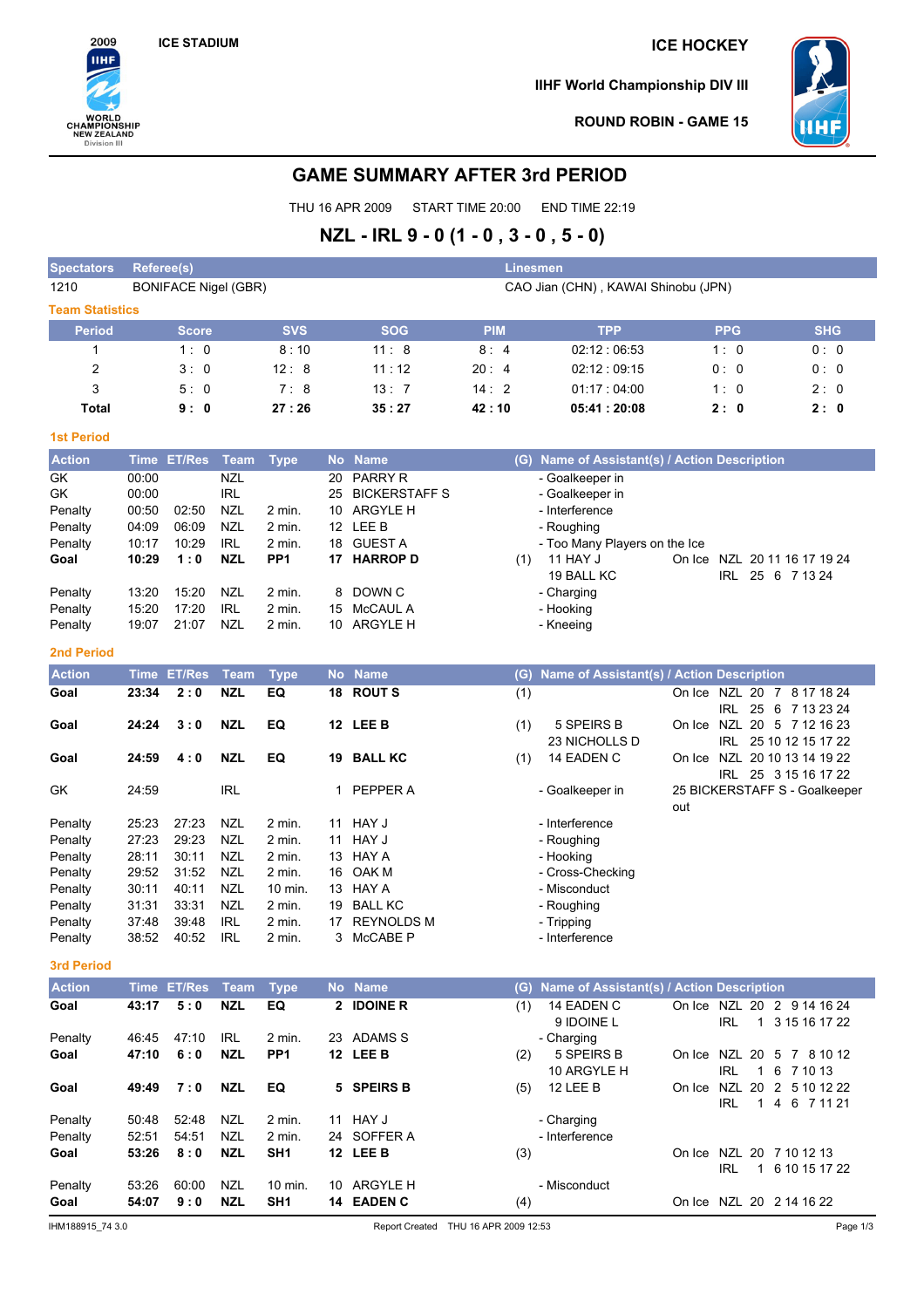## **ICE STADIUM ICE HOCKEY**



## **IIHF World Championship DIV III**



### **ROUND ROBIN - GAME 15**

| <b>Action</b> | Time ET/Res Team Type |                   | No Name | (G) Name of Assistant(s) / Action Description                                     |
|---------------|-----------------------|-------------------|---------|-----------------------------------------------------------------------------------|
| GK<br>GK      | 60:00<br>60:00        | <b>NZL</b><br>IRL |         | IRL 1 7 12 13 22 23<br>20 PARRY R - Goalkeeper out<br>1 PEPPER A - Goalkeeper out |

#### **Goalkeeper Records**

**Team : NZL - New Zealand Team : IRL - Ireland**

|  |  | Team: IRL - Ireland |
|--|--|---------------------|
|--|--|---------------------|

| No Name       | SOG | <b>SVS</b> | <b>MIP</b> | No Name              | SOG. | <b>SVS</b> | <b>MIP</b> |
|---------------|-----|------------|------------|----------------------|------|------------|------------|
| 20 PARRY Rick | 27  | 27         | 60:00      | PEPPER Adam          | 19   | 14         | 35:0'      |
| NOTHLING Zak  |     |            |            | 25 BICKERSTAFF Scott | 16   |            | 24:59      |

#### **Game Statistics**

| Team: NZL (black) |  |
|-------------------|--|
|                   |  |

|              |                       |          |                           |                |    |                | <b>Shots on Goal</b> |           |                |       |
|--------------|-----------------------|----------|---------------------------|----------------|----|----------------|----------------------|-----------|----------------|-------|
| No Pos Name  |                       | G        | $\boldsymbol{\mathsf{A}}$ | <b>PIM</b>     |    | $\overline{2}$ | 3                    | <b>OT</b> | <b>TS</b>      | $+/-$ |
| 5F           | <b>SPEIRS Brett</b>   |          | $\overline{2}$            | 0              | 1  | $\mathbf 0$    | $\mathbf{1}$         |           | $\overline{2}$ | $+2$  |
| 7F           | SMITH Danny           | 0        | 0                         | $\mathbf 0$    | 0  | 0              |                      |           |                | $+3$  |
| 10 D         | ARGYLE Hayden         | 0        |                           | 14             | 0  | 0              | 0                    |           | 0              | $+3$  |
| 12F          | <b>LEE Braden</b>     | 3        |                           | 2              | 4  | 2              | 4                    |           | 10             | $+3$  |
| 13 D         | <b>HAY Andrew</b>     | $\Omega$ | 0                         | 12             | 0  | 1              |                      |           | $\overline{2}$ | $+2$  |
| 11 F         | <b>HAY Joshua</b>     | 0        |                           | 6              | 0  | 1              |                      |           | $\overline{2}$ | 0     |
| 16 D         | <b>OAK Mitchell</b>   | 0        | 0                         | $\overline{c}$ | 0  | 0              |                      |           | 1              | $+3$  |
| 17F          | <b>HARROP</b> Dale    |          | 0                         | $\Omega$       |    |                | 0                    |           | $\overline{2}$ | $+1$  |
| 23 D         | NICHOLLS Daniel       | 0        |                           | 0              |    |                | 0                    |           | $\overline{c}$ | $+1$  |
| 24 F         | SOFFER Adam           | 0        | 0                         | 2              |    | 1              | 0                    |           | $\overline{2}$ | $+2$  |
| 8 D          | DOWN Corey            | 0        | 0                         | 2              | 0  | 1              | 1                    |           | $\overline{2}$ | $+1$  |
| 14 F         | <b>EADEN Chris</b>    |          | $\overline{c}$            | 0              |    | 0              | $\overline{c}$       |           | 3              | $+3$  |
| 18 D         | ROUT Stacey           |          | 0                         | 0              | 0  |                | 0                    |           |                | $+1$  |
| 19 F         | <b>BALL K C</b>       |          |                           | 2              | 0  |                | 0                    |           |                | $+1$  |
| 22 F         | CHALLIS Jordan        | $\Omega$ | 0                         | 0              |    | $\Omega$       | $\mathbf 0$          |           |                | $+3$  |
| 2 D          | <b>IDOINE Richard</b> |          | 0                         | 0              | 0  | 1              | 1                    |           | $\overline{2}$ | $+3$  |
| 6 F          | <b>WATSON Damian</b>  | 0        | 0                         | 0              | 1  | $\Omega$       | 0                    |           |                | 0     |
| 9F           | <b>IDOINE Lyle</b>    | 0        |                           | 0              | 0  | 0              | 0                    |           | 0              | $+1$  |
| 1 GK         | <b>NOTHLING Zak</b>   | 0        | 0                         | 0              | 0  | 0              | 0                    |           | 0              |       |
| 20 GK        | PARRY Rick            | 0        | 0                         | 0              | 0  | 0              | $\mathbf 0$          |           | 0              |       |
| <b>Total</b> |                       | 9        | 10                        | 42             | 11 | 11             | 13                   |           | 35             |       |

#### **Head Coach :** BONAZZO Jeff

|                  | Team : IRL (green)      |                       |                       |            |                |                |                         |           |           |       |
|------------------|-------------------------|-----------------------|-----------------------|------------|----------------|----------------|-------------------------|-----------|-----------|-------|
|                  |                         | Shots on Goal         |                       |            |                |                |                         |           |           |       |
| No Pos Name      |                         | G.                    | A                     | <b>PIM</b> |                | $\overline{2}$ | $\overline{\mathbf{3}}$ | <b>OT</b> | <b>TS</b> | $+/-$ |
| 6 D              | O DRISCOLL Timothy      | 0                     | 0                     | 0          | 0              | $\overline{c}$ | 2                       |           | 4         | $-3$  |
| 13 D             | <b>KELLY Dean</b>       |                       | 0                     | 0          | 0              | 0              | 0                       |           | 0         | $-2$  |
| 15F              | McCAUL Adam             | 0                     | 0                     | 2          |                | 2              | 0                       |           | 3         | $-4$  |
| 17F              | <b>REYNOLDS Mark</b>    |                       | 0                     | 2          |                |                | 0                       |           | 2         | $-4$  |
| 22 F             | <b>MORRISON Mark</b>    | 0                     | 0                     | 0          |                | 0              | $\overline{2}$          |           | 3         | $-5$  |
| 3 D              | <b>McCABE Patrick</b>   | 0                     | 0                     | 2          | 0              | 0              | 0                       |           | 0         | $-2$  |
| 7 F              | <b>BICKERSTAFF Ross</b> |                       | 0                     | 0          |                | 0              |                         |           | 2         | $-3$  |
| 16 D             | <b>LECKEY Robert</b>    |                       | 0                     | 0          | 0              | 0              |                         |           | 0         | $-2$  |
| 23 F             | <b>ADAMS Stephen</b>    |                       | 0                     | 2          | 0              | 5              |                         |           | 6         | $-2$  |
| 24 F             | <b>ROBERTS Gareth</b>   | 0                     | 0                     | 0          | $\overline{2}$ | 2              |                         |           | 5         | $-1$  |
| 4 F              | COOPER Stephen          | 0                     | 0                     | 0          | 2              | $\mathbf{0}$   | 0                       |           | 2         | -1    |
| 8 F              | <b>HIGGINS Barry</b>    |                       | 0                     | 0          | 0              | 0              | 0                       |           | 0         | 0     |
| IHM188915 74 3.0 |                         | <b>Report Created</b> | THU 16 APR 2009 12:53 |            |                |                |                         | Page 2/3  |           |       |